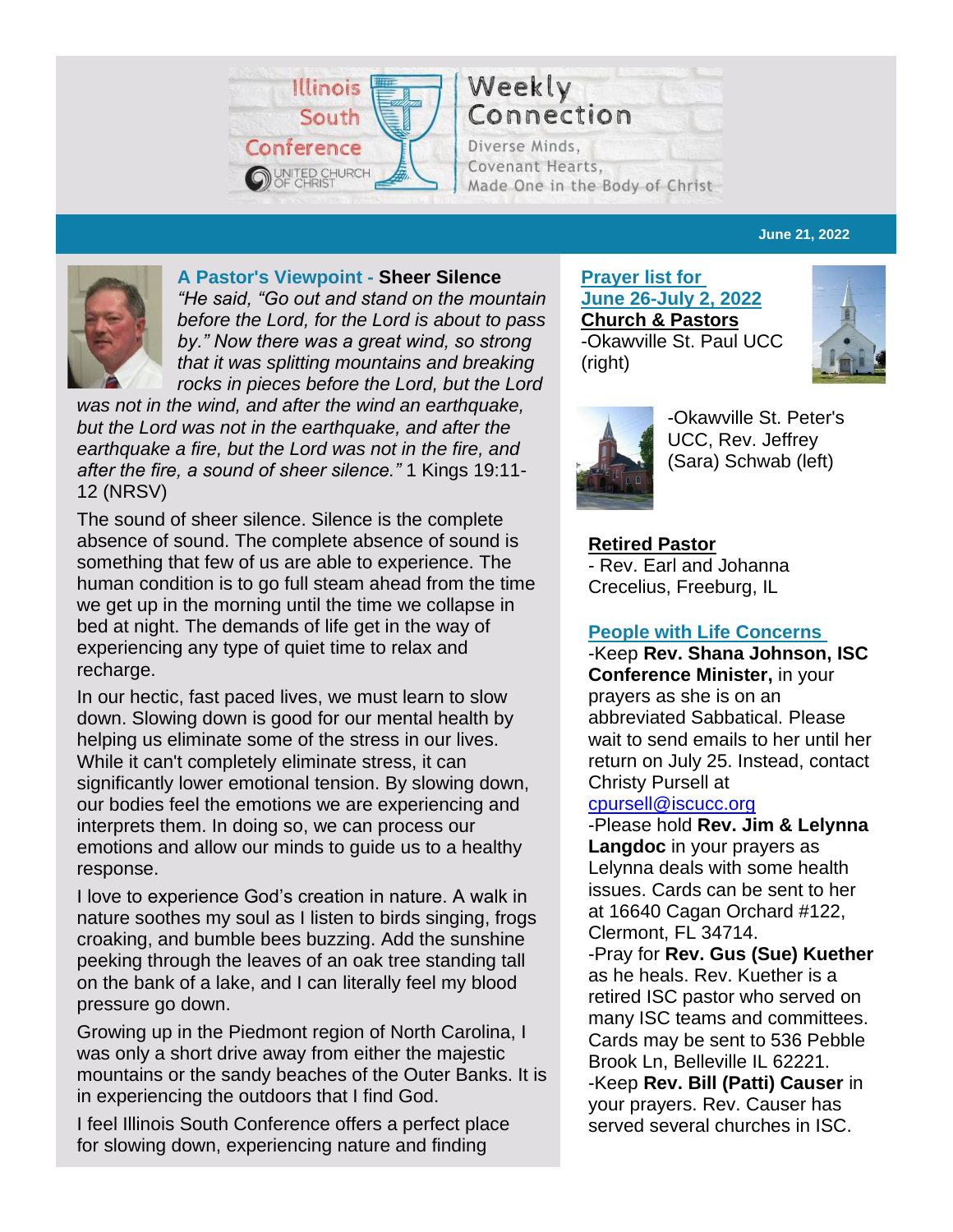God in the DuBois Center. I was blessed to have experienced the DuBois Center during last year's Fall Festival. It was a beautiful fall afternoon with the Cards may be sent to 11315 N Presley Ln, Mt. Vernon, IL 62864. -Pray for **Peace**.

sun pouring in through the trees surrounding the lake. This reminded me of North Carolina. I was immediately at peace.

When I am experiencing God's creation, I often think of Wendell Berry's poem:

*The Peace of Wild Things*  When despair grows in me and I wake in the night at the least sound in fear of what my life and my children's lives may be, I go and lie down where the wood drake rests in his beauty on the water, and the great heron feeds. I come into the peace of wild things who do not tax their lives with forethought of grief. I come into the presence of still water. And I feel above me the day-blind stars waiting for their light. For a time I rest in the grace of the world, and am free.

God slowed down and rested after creating the third planet from the sun, and we should too. God was not found in the wind, in the earthquake or in the fire, but in the sheer silence. I pray that we slow down, experience nature, and find our Still Speaking God in the sheer silence. Grace and peace, Rev. Jeff McCarn, Pastor and Teacher for Waterloo St. Paul UCC

#### **The Amazing People of Illinois South Conference...**

**Marine UCC** runs a free lunch program Monday to Friday from 12:00 pm to 1:00 pm. Attendees do not need to be from the Marine area. No need to register and no pre-qualification is necessary. Anyone and everyone are invited. Thanks for helping to feed the people.

**Boundary Training -** As part of clergy's covenant and standing with the ISC, they are required to attend Boundary Training every three years. Church leaders may also register if they choose to. The final ISC Boundary Training of the year will take place on Tuesday, August 30, 2022, via Zoom from 8:30 am - Noon. This training will be for active and retired clergy as well as interested church leaders. If interested in attending, contact Christy at coursell@iscucc.org. She will then provide the meeting link and ID. Fees for the training are \$20 for retired ISC pastors and \$25 for active ISC pastors and/or church leaders. Fees for non-ISC pastor (those with standing outside of ISC) are \$25 for retired pastors and \$30 for active pastors. To register/pay, send a check payable to Illinois South Conference and noted for Boundary Training to 1312 Broadway, Highland, IL 62249 or call Christy at 618-420-2608 to make a payment by credit card.

#### **Did you know? - The Justice and Mission Team Answers**

*Installing solar panels will not raise your Illinois property taxes.* Call Illinois South Conference at 618-654 2125 to be directed to a Justice and Mission representative or click [here](https://www.ecowatch.com/solar/incentives/il#:~:text=Illinois%20offers%20a%20property%20tax,on%20a%20value%20of%20%24250%2C000.) for more information.

**Our 7th Rainbow Camp will be Saturday, August 13 from 9 am to 7 pm**. This year, we're bringing back Rainbow Camp Plus, the optional overnight

 $\overline{\mathbb{P}}$  DuBois Center News

stay in Hickory Lodge on Friday night, August 12, which will start at 5 pm. We'll have all your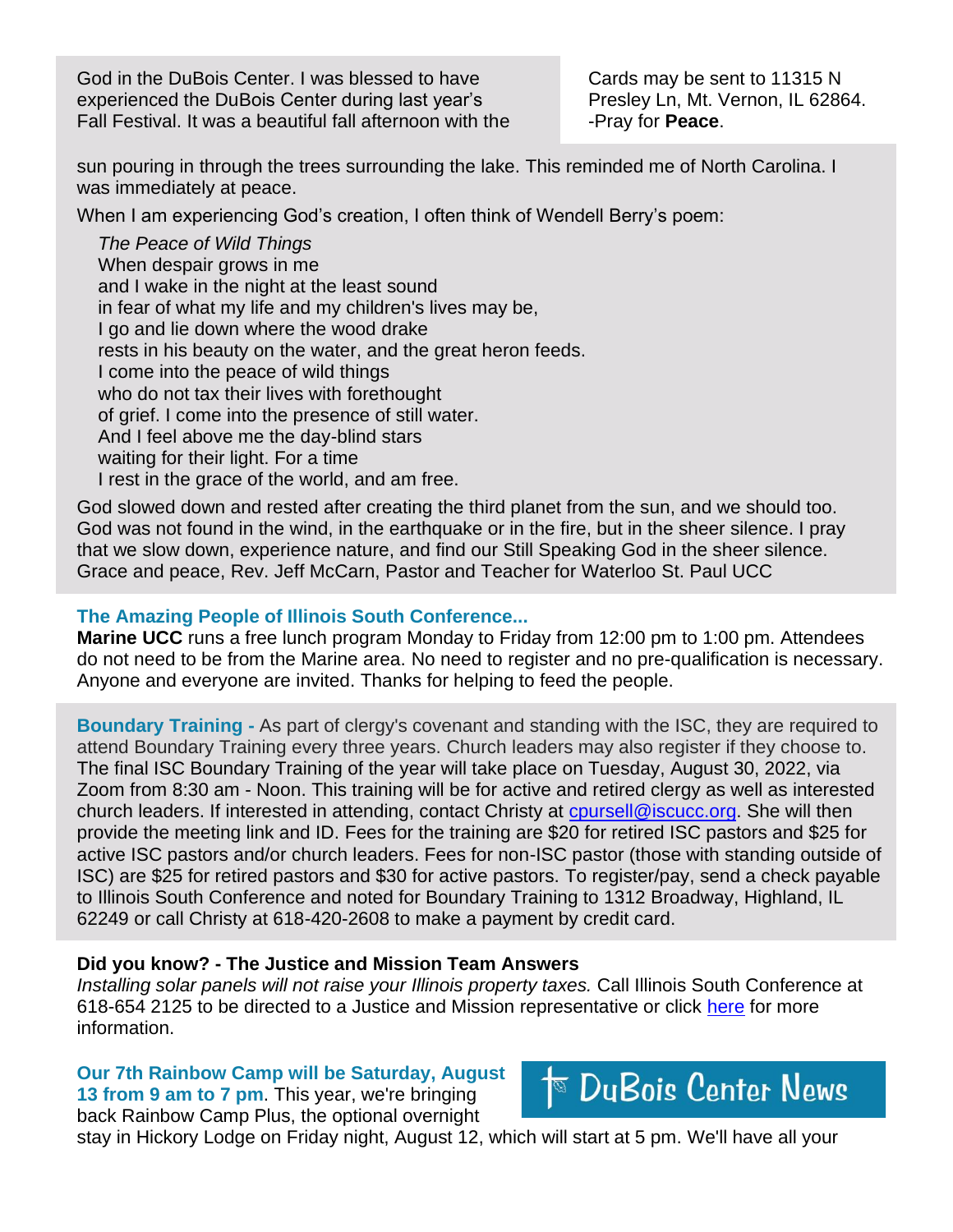

favorite camp activities, including horseback riding, water games, canoeing, archery, fishing, crafts, and a whole lot more. Rainbow Camp is for Queer singles, couples and families, and our straight allies. Go to [www.DuBoisCenter.org](http://www.duboiscenter.org/) to register. Bring a friend and come join the fun! Click [here](https://files.constantcontact.com/3ac71630101/07a7df3a-38c8-4af2-9510-d5a9f0e9027d.pdf?rdr=true) for a flyer.

# **DuBois 6.0 Campaign Update**

We are approaching **\$185,000** for a total donation as of this edition. There are several projects that have been completed. But since camp is in full swing, some projects have been funded but not completed so as not to interfere with the kids at camp.

## **Here are the projects that are completely finished**:

- Oak Lodge HVAC
- Oak Lodge windows
- Office windows
- Rustic Cabin
- Program Director's House Improvements

## **Here are projects that have been funded, but not completed yet:**

- Deep water solar lake aerator
- Boat house solar power
- Fence painted

## **If you are looking for one of the larger projects to add your funds** to as a

church or organization, you may want to choose from these. Or check out the original [list](https://iscucc.org/wp-content/uploads/2021/11/DuBois-6.0-Summary-Sheet-AM-2021-Final.pdf) for some smaller projects to fit your group.

- New hay barn (estimated at \$30,000)
- Road repair (estimated at \$18,500)
- Hillside Cottage Build (estimated at \$77,000)

We thank everyone for being a part of this fantastic venture to build faith, capacity, and opportunities for the next 60 years.

## **Some Kids Still Want to Come to Camp - Donate to the DuBois Center Scholarship Fund**

Each year, DuBois Center serves hundreds of campers who are both part of our Illinois South Conference churches and our area neighbors. For some, attending camp would not be possible without the generous gift of a camp scholarship. Each week, campers enjoy countless activities including horseback riding, water mat play while swimming, gaga ball games, campfire cook-outs, and creek walks. They also have a chance to step away into nature, form lifelong friendships, and experience faith formation in a lasting and fun way. Simply put, camp changes lives through radical acceptance, risk-taking in a safe environment, and the chance to step away from busy lives, sports schedules, and all of the things that often distract our attention.

Consider supporting the transformative power of camp this summer by donating to our scholarship fund. This allows us to continue to provide this needed space to our neighbors. You can mail checks to the office or consider an [online](https://www.paypal.com/donate/?hosted_button_id=CG7CX3MFDTTDN) donation. All funds designated to our scholarship fund will help us provide the camp experience to those who may not be able to experience it this summer otherwise.



CHHSM NeWS<br>Council for Health and Human Service Ministries

## **Hoyleton Youth & Family Services Golf Classic '22**

Have fun playing golf with your friends and

support the Hoyleton Youth & Family Services on **Friday, September 16 at Tamarack Golf Course**, 800 Tamarack Lane in Shiloh. Many sponsorship opportunities if you can't take the day away from work. \$100 per person/\$400 per team. Register online; call 618-688-4742; or email [lselden@hoyleton.org.](mailto:lselden@hoyleton.org)

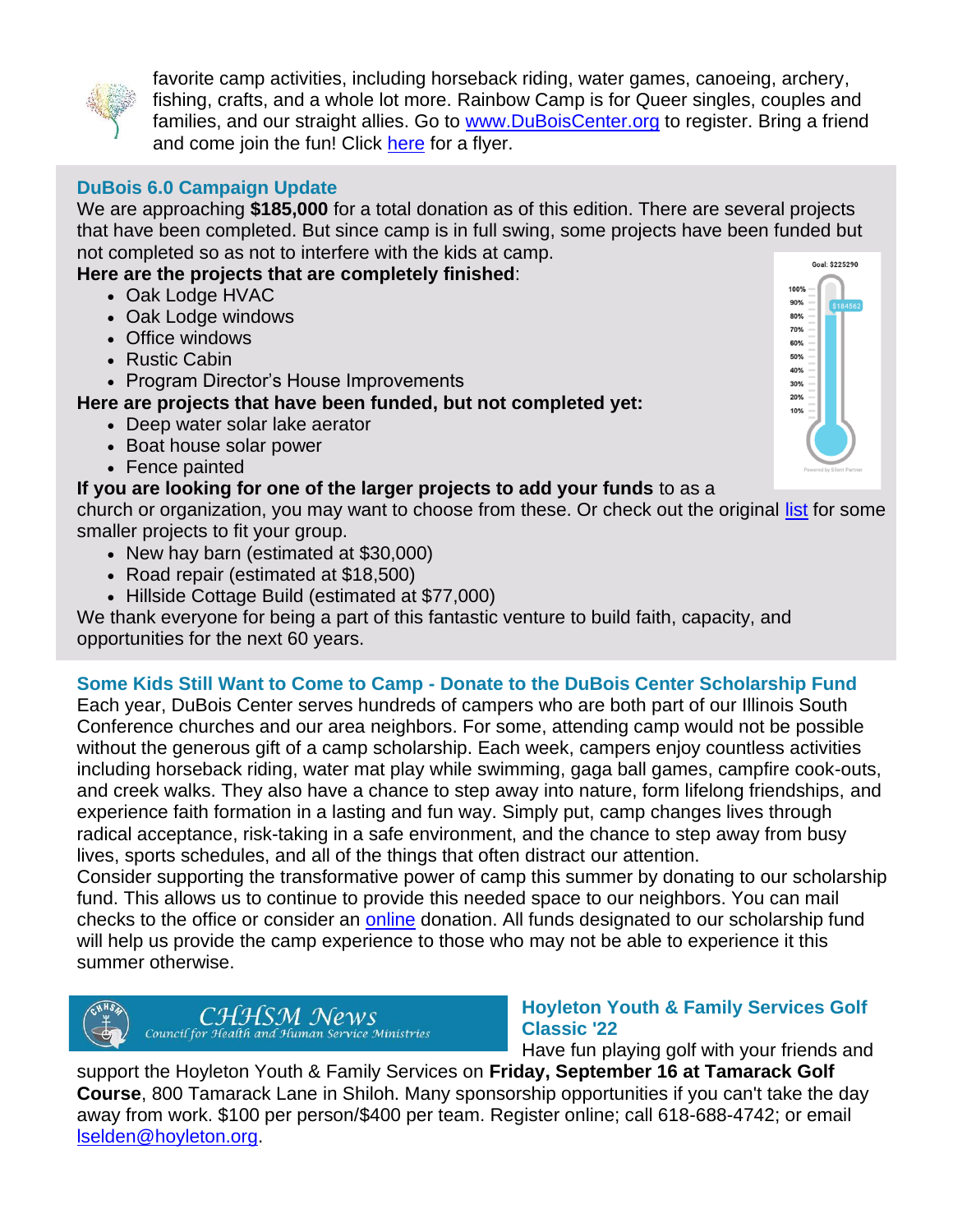**Back Bay Mission Celebrates 100 Years with Capital Campaign -** Back Bay Mission in Biloxi, Mississippi, has been a UCC organization since 1922. This year they celebrate their 100<sup>th</sup> year anniversary of serving the coast by helping low-income families fix their homes, help feed the homeless, establish places for them to live and get showers, and counseling to help them get back on their feet and into the work force. They have also helped with hurricane recovery from Camille, and Katrina and will continue to help if any new storms hit the coast.

Back Bay Mission (BBM) is celebrating its 100-year anniversary with a capital campaign of 3.5 million. This money will help with updating current buildings and computer systems, initiate some new counselling programs, add more staff, and build tiny homes for the homeless while in transition to their own homes. It will also put other projects into place for the future.

**Mark & Bonnie Westcott from Highland, Illinois, and advocates for Back Bay Mission, would love to come to your church for a mission moment during worship services or meet with you in a small group to share the future of BBM.** You can also look at the BBM website for further information or to donate to this great organization. Click [here.](https://thebackbaymission.org/goodtrouble/) If you want more information, email Mark and Bonnie at [blmwestcott@gmail.com.](mailto:blmwestcott@gmail.com)

# **What's Happening in Illinois South Conference**

**Job Opportunities -** Open Positions at **Troy Friedens UCC**

**● Cemetery Sexton ● Nursery Attendant ● Director of Faith Formation** If interested, call 618-667-6535 or email [friedens@friedensucc-troy.org](mailto:friedens@friedensucc-troy.org)

**Music Director at Evangelical UCC in Highland -** Looking for a Music Director who will be responsible for overseeing the directing, planning, and program development of the music of the Church. The Director serves as a resource to support, foster, and coordinate the worship life of the congregation through congregational, choral, and special music. The successful candidate will plan and lead relevant, meaningful, and engaging weekly worship music experiences. Contact 618-654-7459 or [office@evucc.org](mailto:office@evucc.org) for additional information.

**Belleville St. Paul UCC Vacancy-Organ and Piano Position -** Areas of responsibilities include excellent organ and piano offerings for all services and accompaniment for weekly choir rehearsals and other musical ensembles as needed. In consultation with the senior pastor, serve as a resource for family weddings and funerals. Compensation will be appropriate to the weekly job responsibilities, background/experience, and professional preparation of the applicant. Please send resume with three references to [musicsearch@stpaulucc.org.](mailto:musicsearch@stpaulucc.org)

## **Vacation Bible Schools**

**June 24 6:00 pm - 8:30 pm and June 25 9 am - 11:30 am**; Belleville Concordia UCC; *HayDay* **June 25**; 9 am - 3:30 pm; Co-hosts Nashville St. Paul's UCC & Plum Hill St. John's UCC at Nashville St. Paul UCC; *Camp Out - Getting S'more of Jesus*

**June 26 (10 am), June 28-30**; 6 pm - 8 pm; New Hanover Zoar UCC; *Food Truck Party: On a Roll with God*

**June 27-30**; 6 pm - 8 pm; Belleville St. Paul UCC & Belleville Trinity UCC; *Food Truck Party: On a Roll with God*

**June 27-30**; 9 am - 11 am; Staunton St. Paul UCC; *Monumental: Celebrating God's Greatness* **June 28-30**; 9 am - Noon; Lebanon St. Paul UCC hosted at First UMC, 603 W. St. Louis St., Lebanon; *HayDay*

**July 5-8**; 5:30 pm - 8 pm (dinner & snack); Centralia St. Peter UCC; *Food Truck Party: On a Roll with God*

**July 11-15**; 9 am - Noon; Collinsville St. John UCC; *Food Truck Party: On a Roll with God*